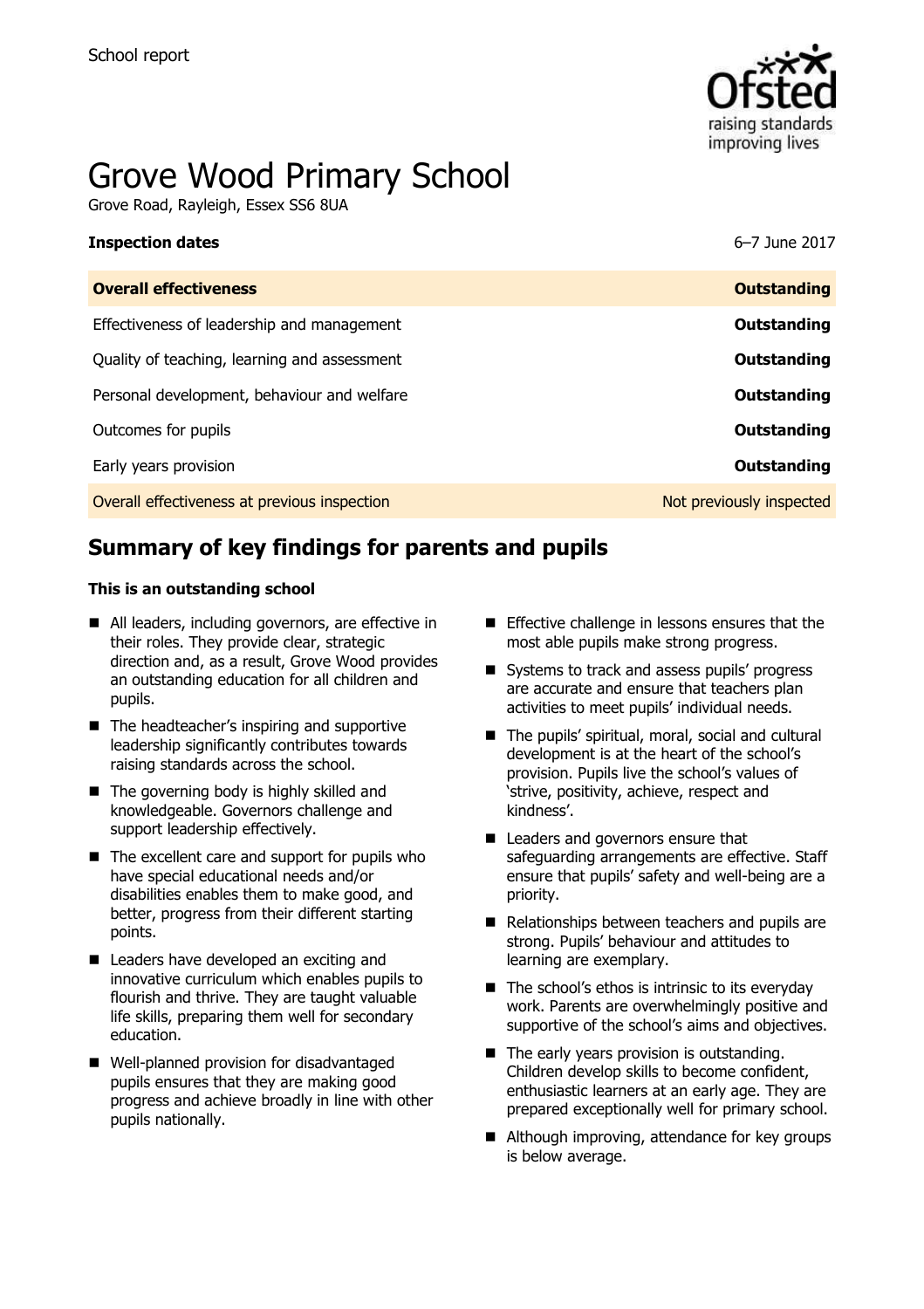

# **Full report**

### **What does the school need to do to improve further?**

- Continue to improve the attendance of disadvantaged pupils and pupils who have special educational needs and/or disabilities.
- Continue to improve achievement of disadvantaged pupils so that even more pupils reach the higher standards.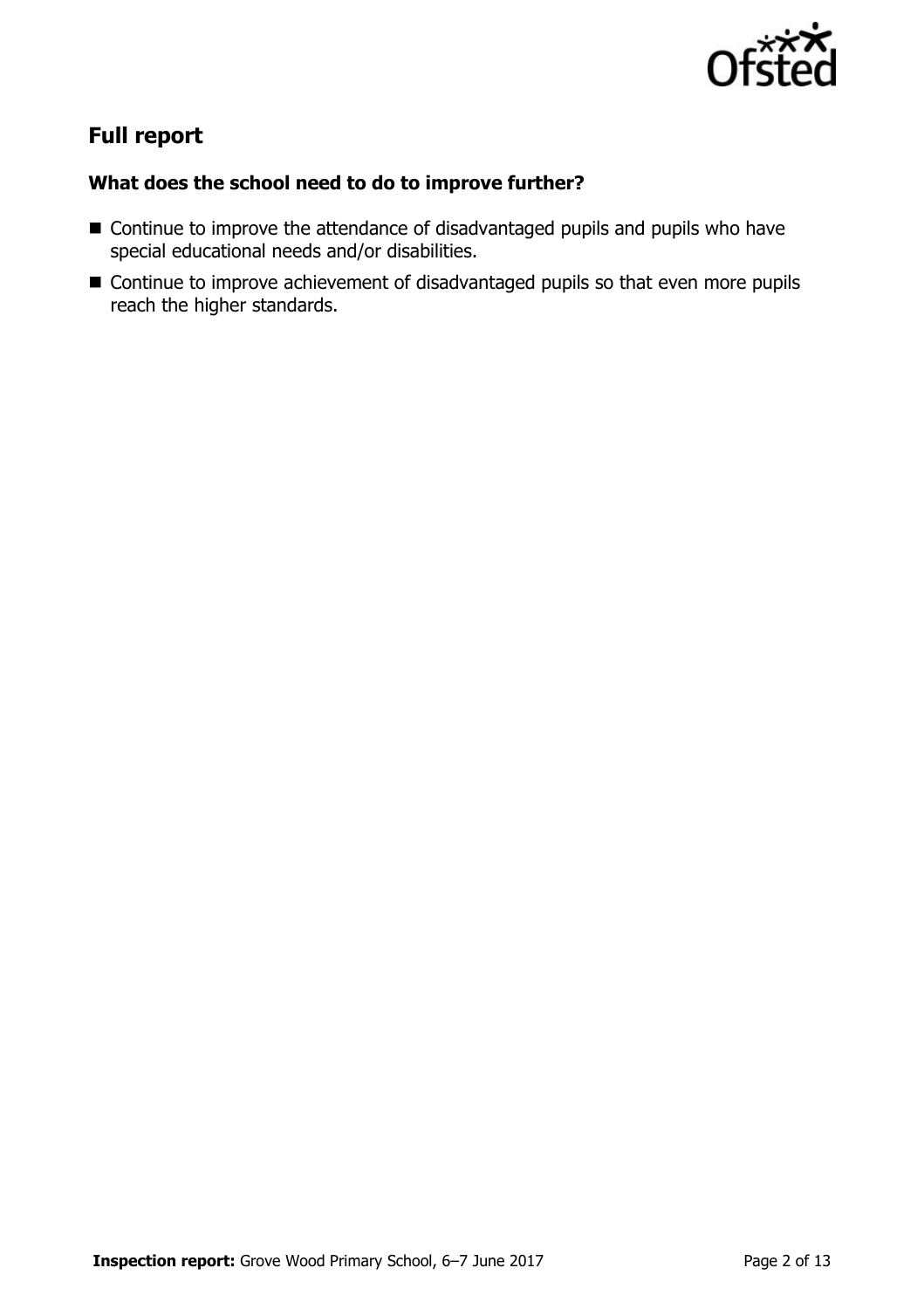

# **Inspection judgements**

#### **Effectiveness of leadership and management Constanding**

- The headteacher leads the school exceptionally well. Since the school has become an academy, the headteacher, ably assisted by his deputy headteachers, has continued his drive to improve pupils" life opportunities with a clear and purposeful vision. This is shared by every member of the school community.
- Staff share the headteacher's commitment to high standards and inclusion. He is passionate about providing continued professional development for all staff. Staff are continually seeking ways to improve and develop their own practice. As a result, pupils benefit from high-quality teaching from skilled staff and so make outstanding progress in their learning and personal development.
- Leaders' expertise is widely used beyond the school. They work collaboratively with other local school leaders and with the local authority. Several teachers are specialist leaders in education and benefit from sharing experiences and best practice. They lead work on key areas of teaching and learning, and work with other school leaders to moderate assessment of pupils' work to verify its accuracy.
- The school's plan for improvement correctly identifies key priorities and is therefore an effective tool to further sustain the high standards set by the school.
- Leaders at all levels work very effectively together. They scrutinise work about pupils' achievements and the quality of teaching in detail, and use their evaluations well to inform key priorities and refine actions.
- The school provides an exciting curriculum for its pupils. Enrichment activities are provided regularly throughout the school year. Music is a key strength at the school. Pupils take part in music activities and projects with other schools and organisations. For example, pupils from Year 5 took part in a music workshop with The London Community Gospel Choir this year and performed in the Young Voices concert at The O2 arena. Additionally, the school provides a host of extra-curricular activities, and most pupils attend at least one. The range of after-school clubs is extensive and includes sewing, theatre and hockey as well as the more traditional activities. Pupils told inspectors that they value and enjoy all the school offers.
- Leaders promote pupils' spiritual, moral, cultural and social development exceptionally well. The school's core values and the staff's moral purpose permeate through the whole culture of the school. Pupils are very reflective about their learning, and the rich curriculum provides many opportunities to learn about the principles behind fundamental British Values. For example, pupils in Year 6 were writing their own manifestos prior to this year's general election. Pupils were able to talk confidently about the concerns they had about particular policies, and considered the views of political parties to help form their own opinions.
- The additional funding for pupils who are disadvantaged and for pupils who have special educational needs and/or disabilities is used effectively to support good progress. Focused additional support and catch-up programmes ensure that these pupils make good progress in line with other pupils nationally.
- There is a strong vision to support the teaching of physical education. The impact of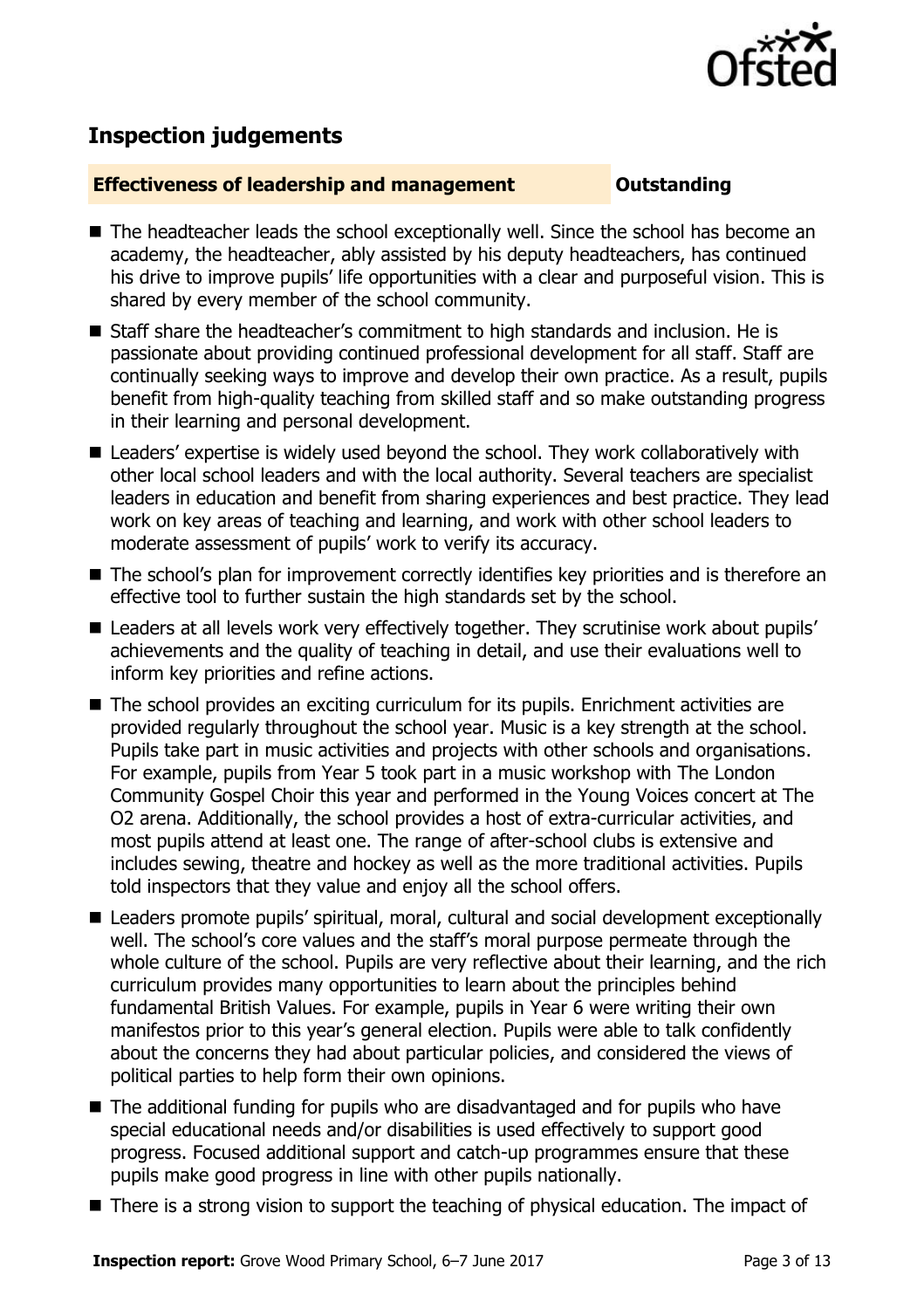

the sports premium funding is clear. Funding ensures that staff benefit from professional development and pupils enjoy a wide range of sporting activities. A high proportion of pupils take part in extra-curricular clubs and there has been a huge increase in the number of intra-school competitions.

- **S** School leaders and teachers are rigorous in checking every aspect of provision. Evidence is pulled together in a systematic way. Through regular meetings and updates, information and feedback are disseminated seamlessly between senior leaders, phase leaders, teachers and support staff. This ensures that all staff are fully informed, and all adults are working together toward the school"s key priorities to secure good and better outcomes for pupils.
- Parents who completed Ofsted's online questionnaire, Parent View, are overwhelmingly supportive of leaders' vision for inclusion and enrichment. Many parents wrote about how the school recognises and supports children's individual needs. One parent wrote, 'A truly fantastic school who recognise the students' individual needs'. Another said, "Quite simple, "outstanding"; as a parent of two children going through the school I cannot speak highly enough of the positive effect that Grove Wood has had on my children."
- The inclusion and the attendance leaders work collaboratively with other senior leaders to ensure that vulnerable pupils get the support they need. For some of these pupils, school attendance has been an issue. Leaders ensure that pupils are supported effectively to catch up on their return and make strong progress.
- The local authority values the work that school leaders do in partnership with local schools. This includes moderation for the county.

### **Governance of the school**

- Governance of the school is highly effective. Governors have a wide range of useful skills which enable them to carry out their duties strategically and effectively.
- They understand the wide range of pupil performance information that they must check. They ensure that funding is allocated wisely and they check the impact of the spending.
- Governors receive detailed and regular reports from the headteacher, which provide them with helpful information as to how well the school is performing. Governing body minutes demonstrate that governors effectively provide challenge to leaders about pupils" achievement.
- Governors ensure that their statutory duties in relation to safeguarding are met. They keep their own safeguarding training under review and work well with school leaders to ensure that they are well informed of current safeguarding issues.

### **Safeguarding**

- The arrangements for safeguarding are effective.
- The school's single central record of recruitment checks of staff is fully compliant with current requirements. All staff have received up-to-date safeguarding training and receive regular updates throughout the year.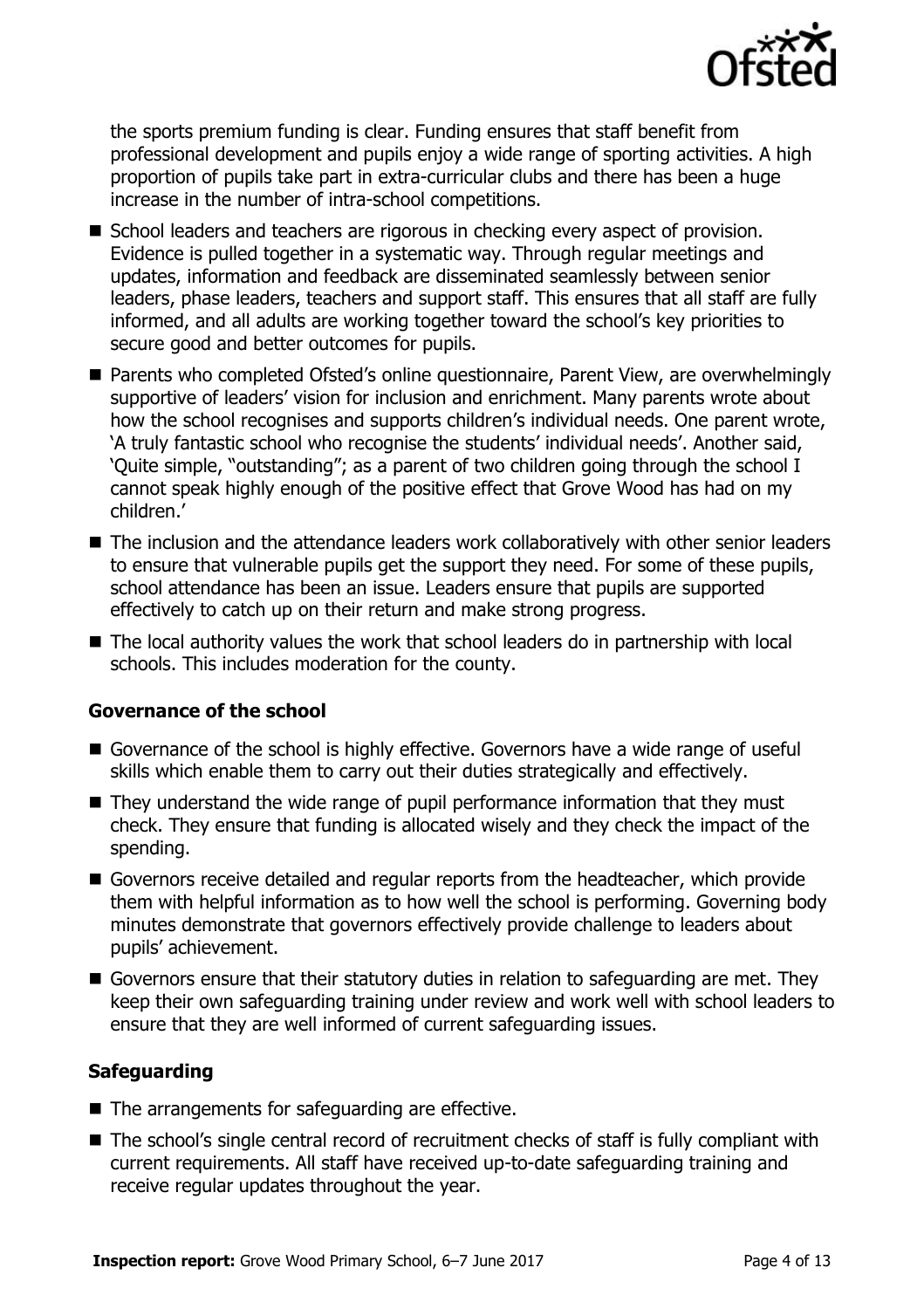

- Procedures for ensuring that children are safe are effective. Systems are clear and all staff have a good understanding of their role in keeping children safe. Inspectors' scrutiny of pupils' files, including those subject to child protection, demonstrates that record-keeping is detailed and robust.
- $\blacksquare$  The designated safeguarding leaders know when to access early help services. The school works successfully with external agencies to provide timely support for pupils. The excellent pastoral care provided by the school ensures that the appropriate support is in place to help vulnerable pupils and families.

#### **Quality of teaching, learning and assessment Outstanding**

- Teachers have created a very positive learning culture. They set high expectations and pupils respond well. Pupils enjoy challenge and accept that making mistakes is part of the learning process. They are taught to reflect on their work and acknowledge that success is achieved through perseverance. Teachers pitch work at a suitably high level, which ensures that pupils make rapid progress from their starting points.
- In mathematics, teachers make sure that pupils develop a deep understanding of key concepts and skills. They plan purposeful activities that test out pupils" application, which is particularly effective for the most able pupils. For example, in one lesson pupils were given a gross salary figure and asked to calculate net salary after deducting national insurance and tax. They then needed to budget for buying a property, taking into account the cost of mortgage repayments and other utility bills.
- Leaders ensure that the progress of pupils who are disadvantaged and/or have significant medical needs is not affected by their low attendance. Effective catch-up lessons, specifically for these pupils, ensure that they make good and better progress from their different starting points.
- Disadvantaged pupils, including the most able, are well supported by the excellent curriculum, with activities that are matched to meet their specific needs. Additional funding is used well. Leaders ensure that pupils have access to extra-curricular and enrichment activities and are provided with any additional support they need. As a result, they make good and, in some cases, very rapid progress from their starting points and achieve in line with pupils nationally.
- Subjects such as history, geography and art are taught well across all year groups. The school's chosen themed curriculum and teachers' ability to plan activities which engage and motivate pupils ensure that lessons provide pupils with opportunities to link their learning across different subjects. Consequently, pupils make good progress in all subjects.
- **Pupils are taught to reflect on their learning, which they do regularly in lessons. For** instance, they reflect on past events and about people with historical importance. Pupils are encouraged to ask pertinent questions to deepen and further their understanding. When learning about Christopher Columbus, for example, a Year 2 pupil asked if there was anywhere left to explore, they then considered that they could be space explorers. In this same lesson, as well as learning about exploration, pupils studied the work of an Italian artist which led to an art lesson where pupils studied texture and learned about specific techniques.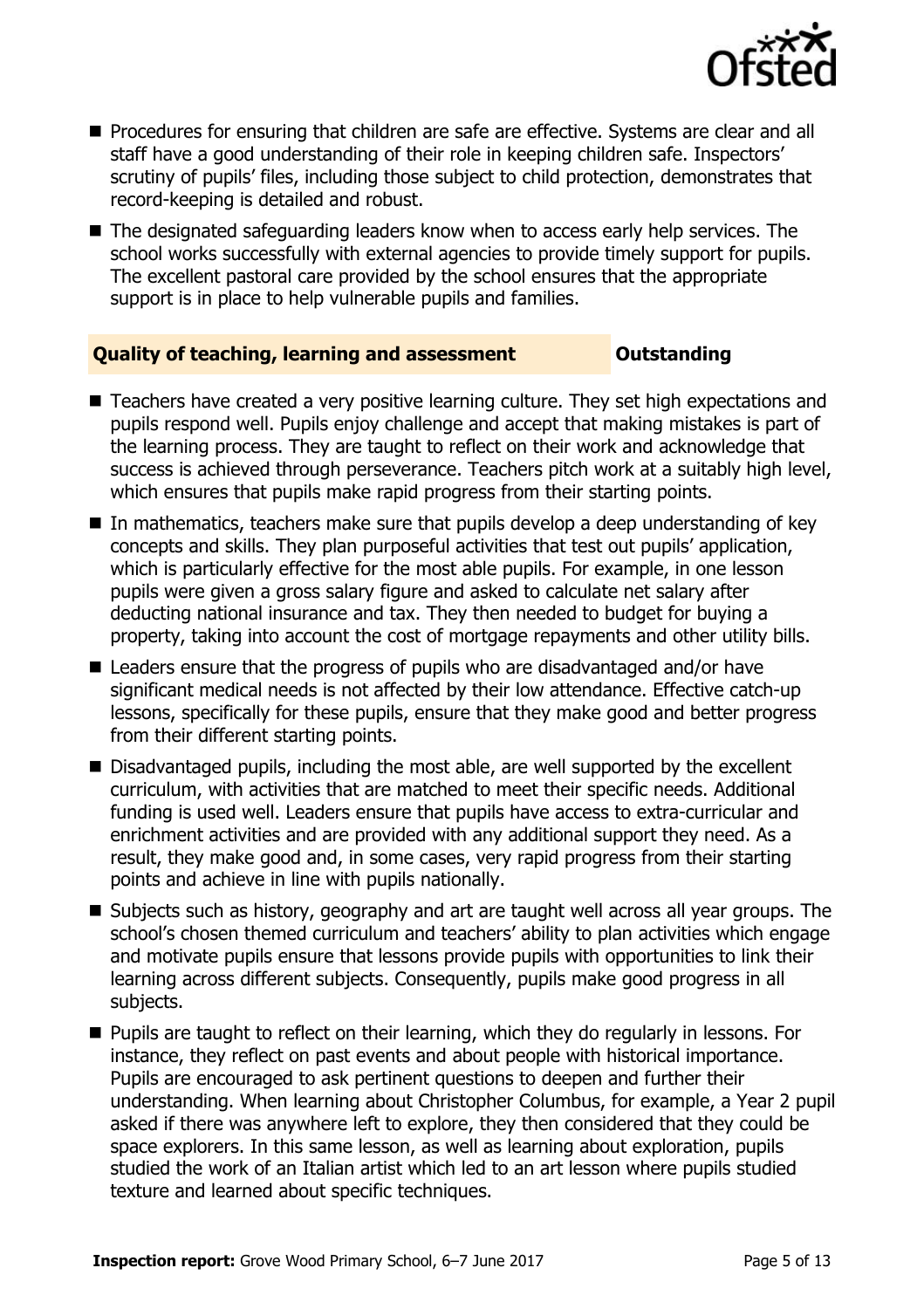

- The science subject leader has ensured that pupils have access to a wide range of scientific experiences. Science week this year was a huge success, where a variety of activities sparked pupils' curiosity as they took part in exciting workshops. Pupils have opportunities to extend their science learning further through extra-curricular activities. For example, in one such club pupils learn to build a kit car which they race at Goodwood. Pupils" work demonstrates that they acquire good scientific knowledge and skills.
- The school's curriculum prepares pupils to be confident, resilient and to take risks. Pupils develop good skills in the performing arts, resulting in increased confidence and self-esteem, preparing them well for secondary school. There are many opportunities for pupils to perform in front of audiences, whether in sporting competitions, music or drama. Inspectors observed pupils singing in the choir and rehearsing lines while preparing for the summer performance. Further opportunities for pupils to learn about the technical aspects of theatre, for example back stage lighting and sound, enables pupils to get involved at all levels.
- Additional adults are skilful and well placed to support pupils who have special educational needs and/or disabilities to make the progress they should. Adults support teachers well and value the training they receive. The inclusion leader closely monitors and tracks the progress of pupils and precisely matches the support to pupils' individual needs. As a result, these pupils make good progress from their different starting points.
- Although attainment in reading was above average in 2016, leaders recognised that a small number of pupils did not make the progress they should from their starting points at the end of Year 2. Leaders are focusing on reading as a priority and have implemented actions to encourage a "love of reading" to develop pupils" comprehension and inference skills. The school"s latest achievement information shows that good and better progress is being made across the school in reading and pupils in Years 2 and 6 are on track to achieve above national expectations at the end of this academic year.

#### **Personal development, behaviour and welfare <b>COUNG COULTS** Outstanding

#### **Personal development and welfare**

- The school's work to promote pupils' personal development and welfare is outstanding.
- Leaders plan pupils' transition to secondary school well. The school arranges extra visits to secondary school, prior to the start of the academic year, for the most vulnerable pupils, minimising anxiety. Additionally, nursery schools that feed into the school receive valuable information from the school's early years team to help them prepare children for transition into Reception.
- The school's rainbow room and lunchtime club give pupils who find less structured times of the day challenging a supportive environment where nurture and care are at hand. Pupils leave the rainbow room ready to learn.
- The school's 'SPARK' values, of 'strive, positivity, achieve, respect and kindness', are central to the school"s ethos. These are modelled by adults and demonstrated in the way pupils behave during lessons and during other times of the day. During the inspection, a professional athlete talked to the pupils about his journey to success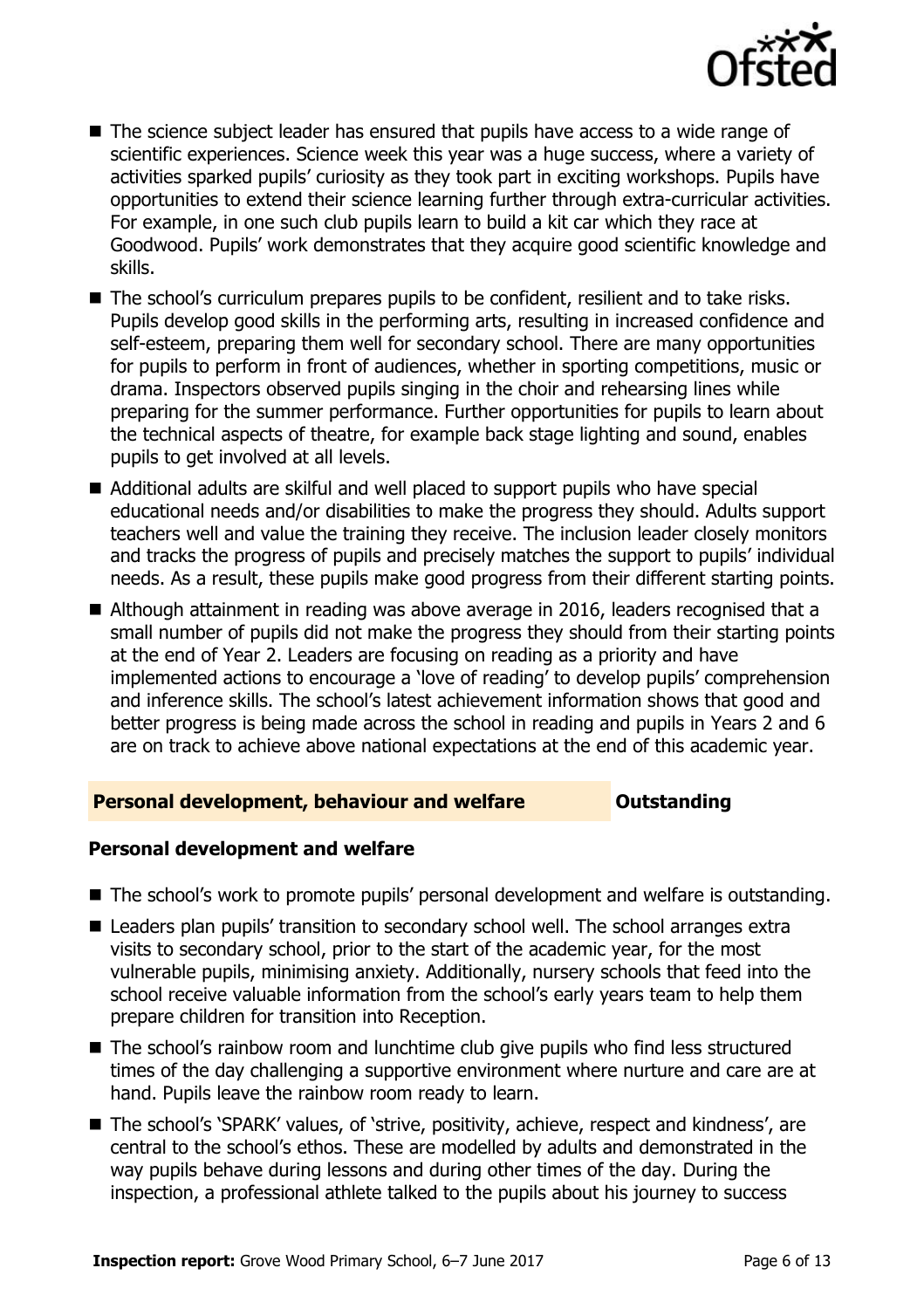

through hard work and determination.

- Throughout the curriculum, pupils are encouraged to approach tasks with positivity and an open mind and are encouraged to use the phrase "I can"t do this yet". One child was heard reminding another who was saying he could not do something, 'Where's your mindset?" A number of parents commented about this on Parent View; for example, "The message of I might not be able to do something "yet" has been very positive for my two children.'
- The school encourages pupils to consider those less fortunate. Over the school year, pupils take part and raise money for many charities.
- **Pupils enjoy school and have extremely positive attitudes to learning.**

### **Behaviour**

- The behaviour of pupils is outstanding. Incidents of poor behaviour are rare. Pupils do not recognise bullying as being an issue at the school. The anti-bullying council, with a representative from each class, is on hand to sort out any friendship and minor playtime issues.
- Pupils are enthusiastic and engage in their learning. The virtual absence of any lowlevel disruption in lessons ensures that learning time is maximised.
- Staff and pupils are proud of their school and ensure that the extensive school environment is inviting and well maintained. Pupils and staff ensure that walkways and classrooms are kept tidy and clean.
- $\blacksquare$  Relationships between staff and pupils are strong, and respect is mutual. Adults actively model the school"s values of good learning behaviours, and act as excellent role models.
- Attendance is above national average. Leaders are working with vulnerable families to ensure that measures are in place to improve attendance for their children.

#### **Outcomes for pupils Outstanding**

- $\blacksquare$  Pupils across the school make rapid progress from their starting points. In 2016, attainment in reading, writing and mathematics in key stages 1 and 2 exceeded national figures. Current pupils are on track to attain similar standards in reading, writing and mathematics at the end of this academic year and to make good and better progress from their starting points.
- Pupils achieve well in all subjects. This is due to the well-planned, rich and varied curriculum, along with purposeful teaching and learning activities. Starting in Reception through to Year 6, pupils develop a thirst for knowledge. Consequently, pupils acquire skills which encourage an enquiring mind, leading to a deeper understanding.
- The most able pupils are sufficiently challenged and make good and better progress. In 2016, a higher-than-average proportion of pupils in key stages 1 and 2 achieved the higher standards in reading, writing and mathematics. Current pupils' assessment information, and pupils" work, shows that the most able pupils, including the most able disadvantaged, will achieve similarly this academic year.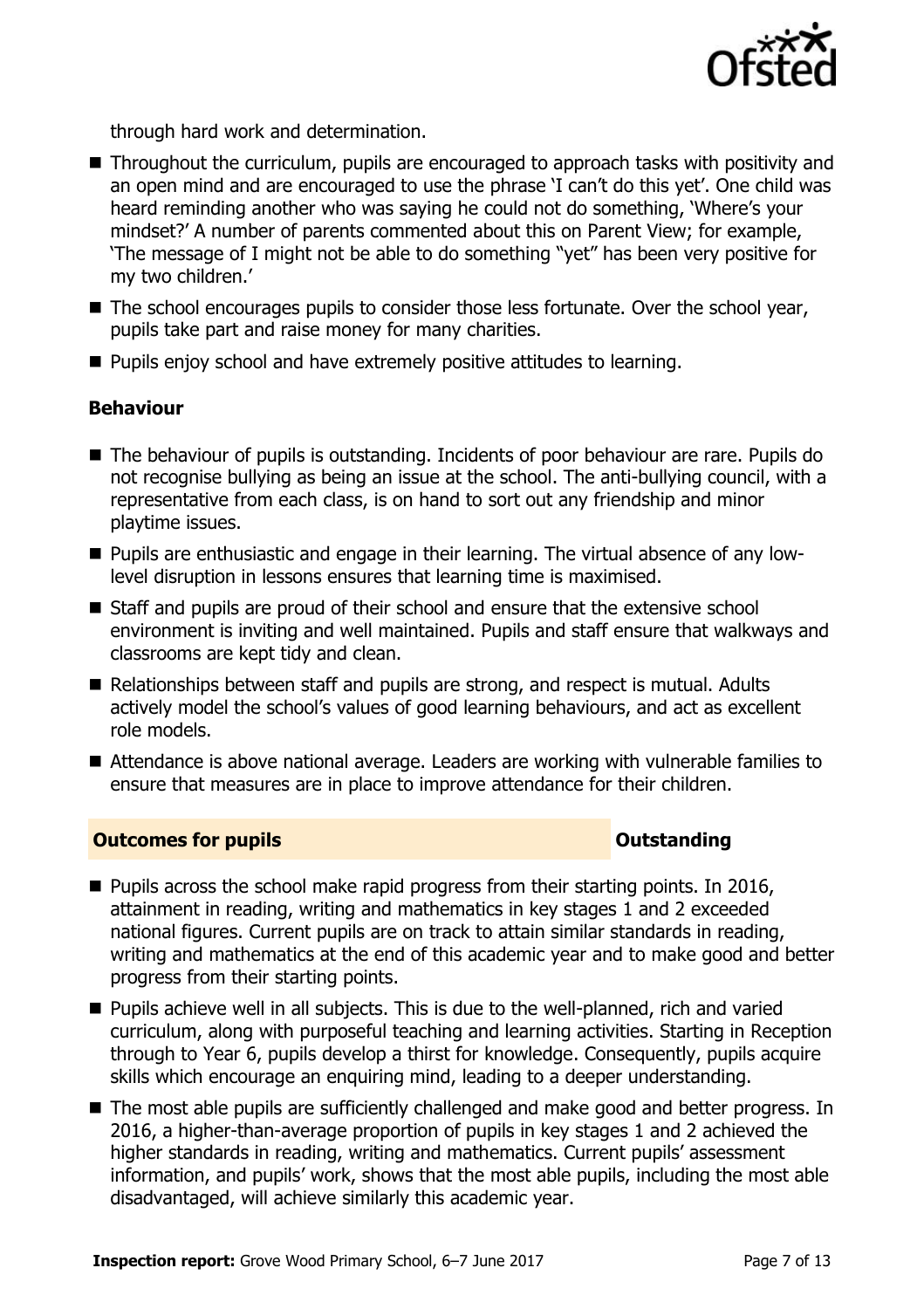

■ Disadvantaged pupils and those who have special educational needs and/or disabilities make strong progress from their starting points. This is because teachers, rightly, have high expectations and carefully plan support that is focused on the individual needs of the pupils.

#### **Early years provision CONSTANDING TO A RESEARCH CONSTANDING TO A RESEARCH CONSTANDING TO A RESEARCH CONSTANDING TO A RESEARCH CONSTANDING TO A RESEARCH CONSTANDING TO A RESEARCH CONSTANDING TO A RESEARCH CONSTANDING TO**

- Children in the Reception classes make outstanding progress from their starting points. They settle quickly into their new environment, due to careful planning and a focus on children"s individual needs. One parent commented: "I thought the information and settling-in sessions in Reception were fantastic. My son settled into school amazingly and his progression was much faster than expected.'
- Leaders' precise focus on early intervention has had a positive impact on the progress of disadvantaged children, including the most able disadvantaged and pupils who have special educational needs and/or disabilities. Ensuring that information about the needs of these groups of children is received early has meant that the school is able to match support precisely to the needs of the children, ensuring they make as much progress as they should.
- The teaching and application of phonics weaves seamlessly into children's reading and writing. Activities planned for children involve reading instructions, and children use their phonic knowledge well to read and sound out unfamiliar words. Children are encouraged to write regularly and respond well, producing a good standard of writing.
- The school ensures that there are many opportunities for parents and carers to be involved with their children"s learning. Parents are invited to interactive phonics workshops. This enables parents to be fully informed about their children's learning, so that they can effectively support their children at home. The school provides plenty of information on the website, giving parents many ideas for home-learning.
- Adults in the early years team are highly skilled and use questioning to ascertain what children already know. Adults complete detailed observations of children"s learning, which informs children's next steps.
- Teachers plan well-thought-out activities to support children's naturally inquiring minds and to enable them to explore ideas for themselves. For example, while racing toy vehicles down a ramp, children considered the change to the vehicle"s speed if the ramp"s surface was changed to one which was shiny and smooth. They correctly suggested that the vehicle would go faster.
- Children develop their knowledge and understanding of the world in interesting and inspiring ways. For example, in one class the role play area represented passport control and security. Children checked in with their suitcase after handing in their passport and selecting their destination. They then continued through the security gate where another child would alert security with a whistle as they passed through. Children worked collaboratively, knowing their roles in the activity.
- **Parents speak highly about the information sharing and preparation for full-time school** for their children. Leaders ensure that they are aware of children"s individual needs well in advance of them starting Reception. One parent commented, "My younger son is due to start Reception in September and the school has already had meetings with myself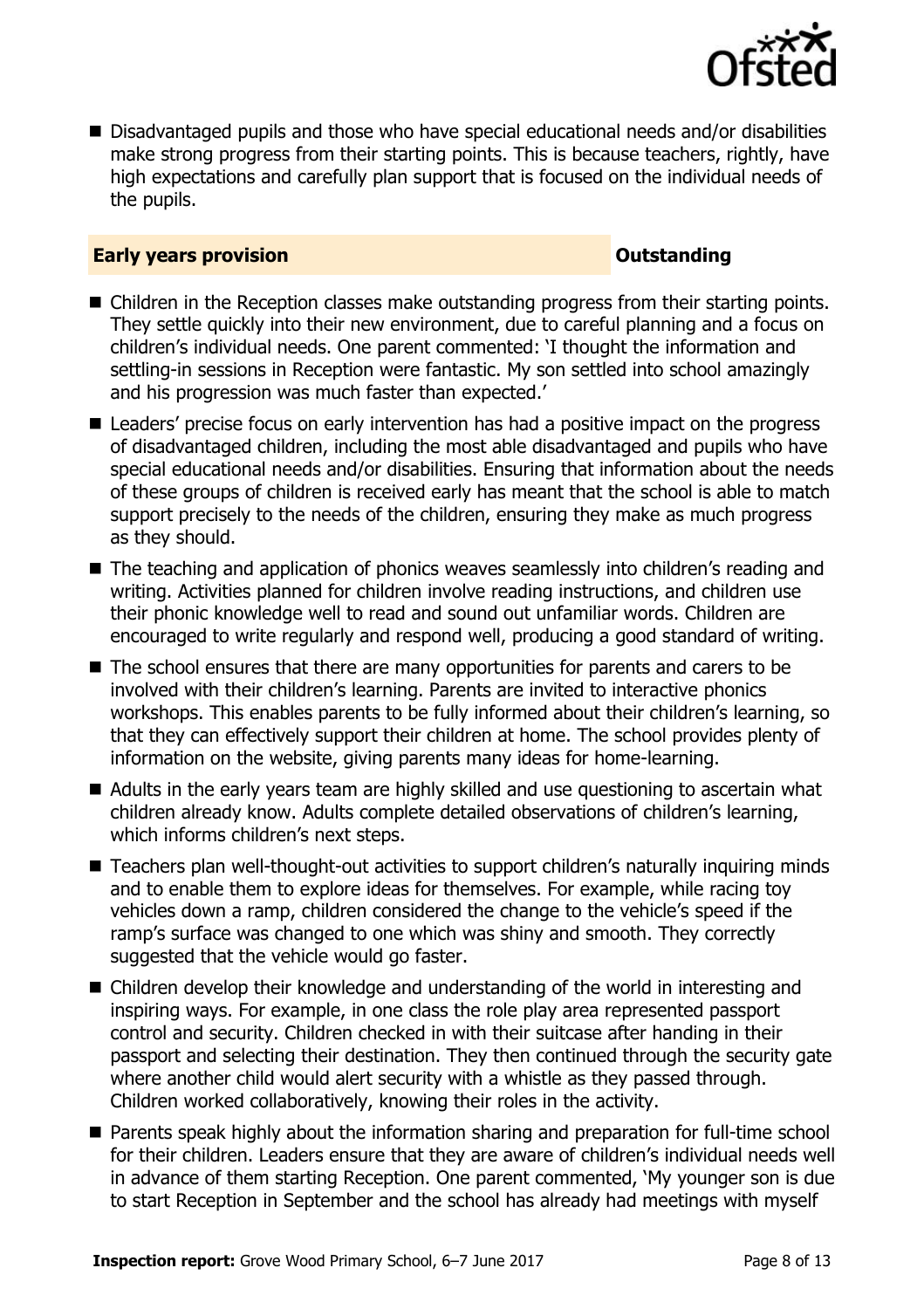

and are working very closely with his pre-school and other professionals on this transition."

 Assessment in the early years is rigorous and accurate. Leaders and all adults who work with the children know the children well and plan activities to meet the needs of all individuals. The school's assessment information shows that a high proportion of children are on track to attain a good level of development. Children are happy and confident in the early years; by the time children leave Reception they are ready for Year 1.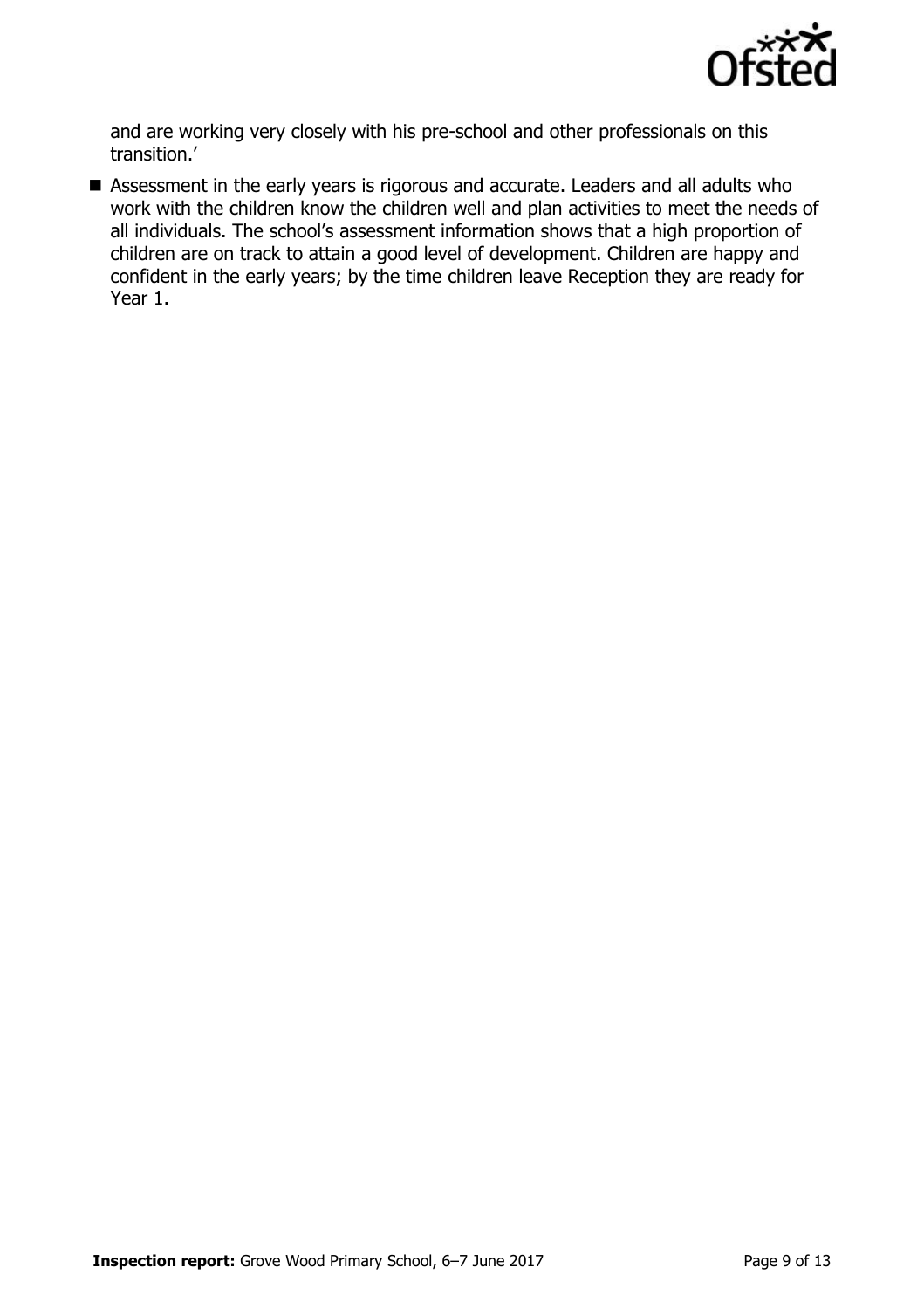

# **School details**

| Unique reference number | 141052       |
|-------------------------|--------------|
| Local authority         | <b>Essex</b> |
| Inspection number       | 10031423     |

This inspection was carried out under section 8 of the Education Act 2005. The inspection was also deemed a section 5 inspection under the same Act.

| Type of school                      | Primary                      |
|-------------------------------------|------------------------------|
| School category                     | Academy trust                |
| Age range of pupils                 | 4 to 11                      |
| <b>Gender of pupils</b>             | Mixed                        |
| Number of pupils on the school roll | 634                          |
| Appropriate authority               | The governing body           |
| Chair                               | <b>Guy Blakesley</b>         |
| <b>Headteacher</b>                  | <b>Richard Green</b>         |
| Telephone number                    | 01268 743445                 |
| Website                             | www.grovewoodprimary.co.uk   |
| Email address                       | admin@grovewood.essex.sch.uk |
| Date of previous inspection         | Not previously inspected     |

#### **Information about this school**

- The school meets requirements on the publication of specified information on its website.
- The school complies with Department for Education guidance on what academies should publish.
- The school converted to academy status in July 2014. Grove Wood Primary School is currently the only school in the multi-academy trust.
- This is a larger than average primary school. There are three classes in each year group.
- $\blacksquare$  The majority of the pupils are White British.
- The proportion of pupils who speak English as an additional language and who are from minority ethnic backgrounds is below the national average.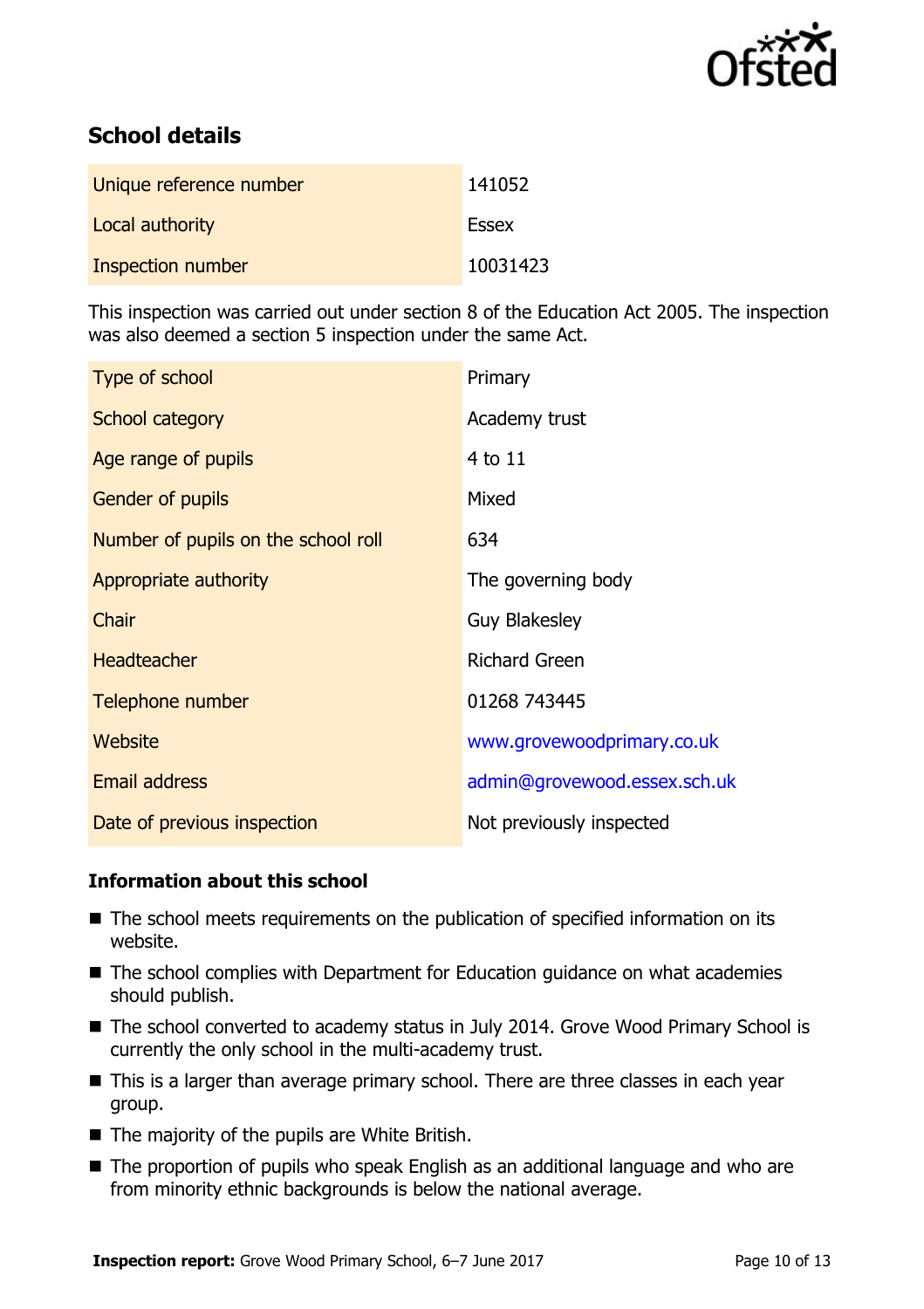

- The proportion of pupils known to be eligible for additional pupil premium funding and the proportion joining or leaving the school part way through the school year are lower than average.
- The proportion of pupils who have special educational needs and/or disabilities is below the national average.
- The school meets the government's current floor standards, which set the minimum expectations for pupils" attainment and progress in English and mathematics by the end of Year 6.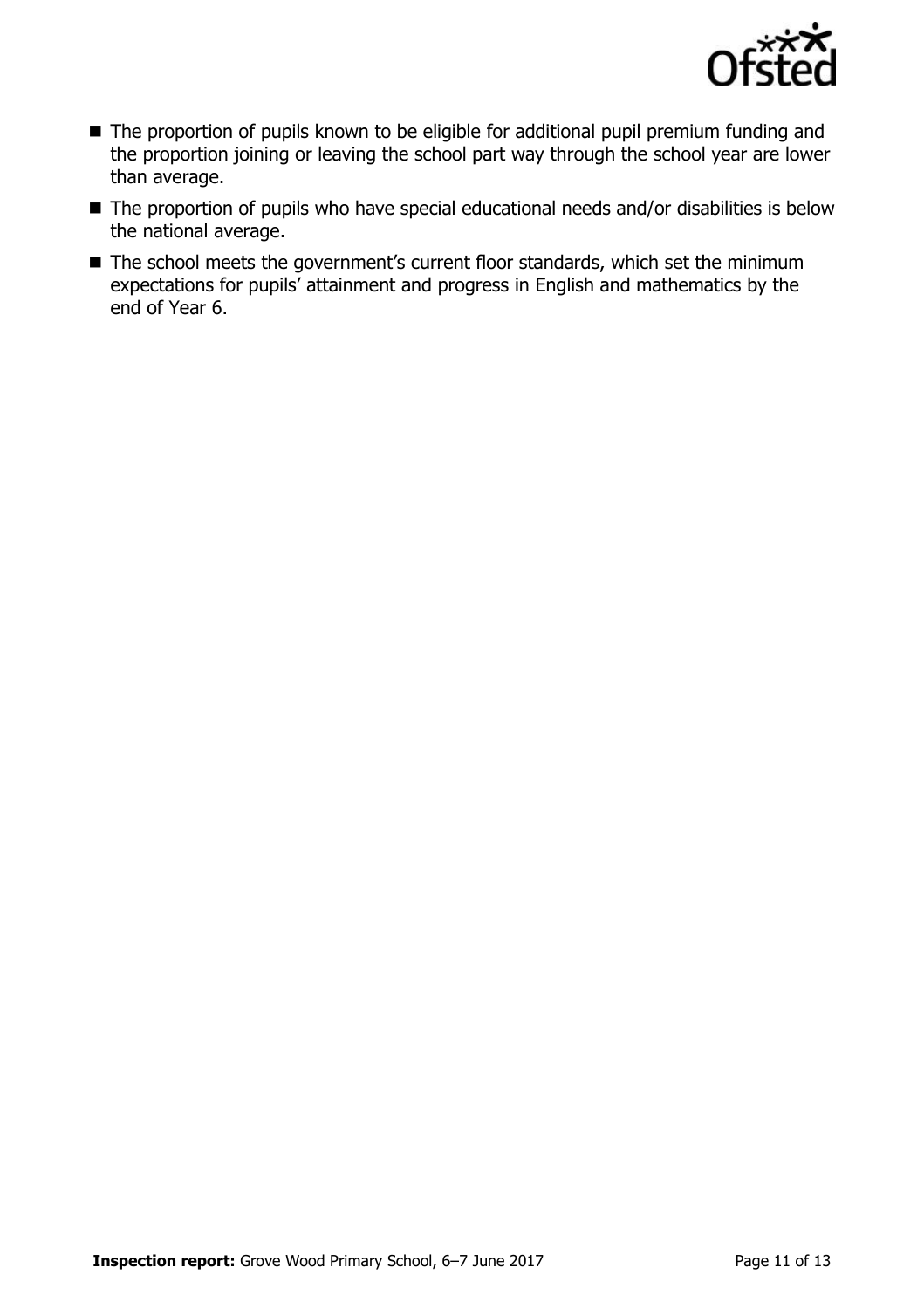

# **Information about this inspection**

- The inspection team observed teaching and learning across all classes.
- Some observations of learning were carried out jointly with senior leaders.
- The inspection team held meetings with governors, a representative from the local authority, and school staff, including senior and middle leaders.
- The inspection team observed the school's work and looked at pupils' work, information on pupils" attainment and progress and records of behaviour and safety. They also looked at the monitoring of teaching and the management of teachers' performance, minutes of governing body meetings, safeguarding documents and the school"s website.
- Discussions were held with pupils about their learning and subjects they particularly enjoyed at school.
- **Policies and procedures for the safeguarding of pupils were examined, including** mandatory checks made regarding the recruitment of new staff.
- An inspector listened to pupils read and talked to them about the books they enjoy.
- The lead inspector took account 127 responses to the online parental questionnaire, Parent View, and 60 text responses from parents.
- The questionnaires completed by 41 members of staff and 200 pupils were also considered.

### **Inspection team**

| Cindy Impey, lead inspector | Her Majesty's Inspector |
|-----------------------------|-------------------------|
| <b>Paul Hughes</b>          | Ofsted Inspector        |
| <b>Sarah Warboys</b>        | Ofsted Inspector        |
| <b>Stephen Cloke</b>        | Ofsted Inspector        |
| <b>Susan Sutton</b>         | Ofsted Inspector        |